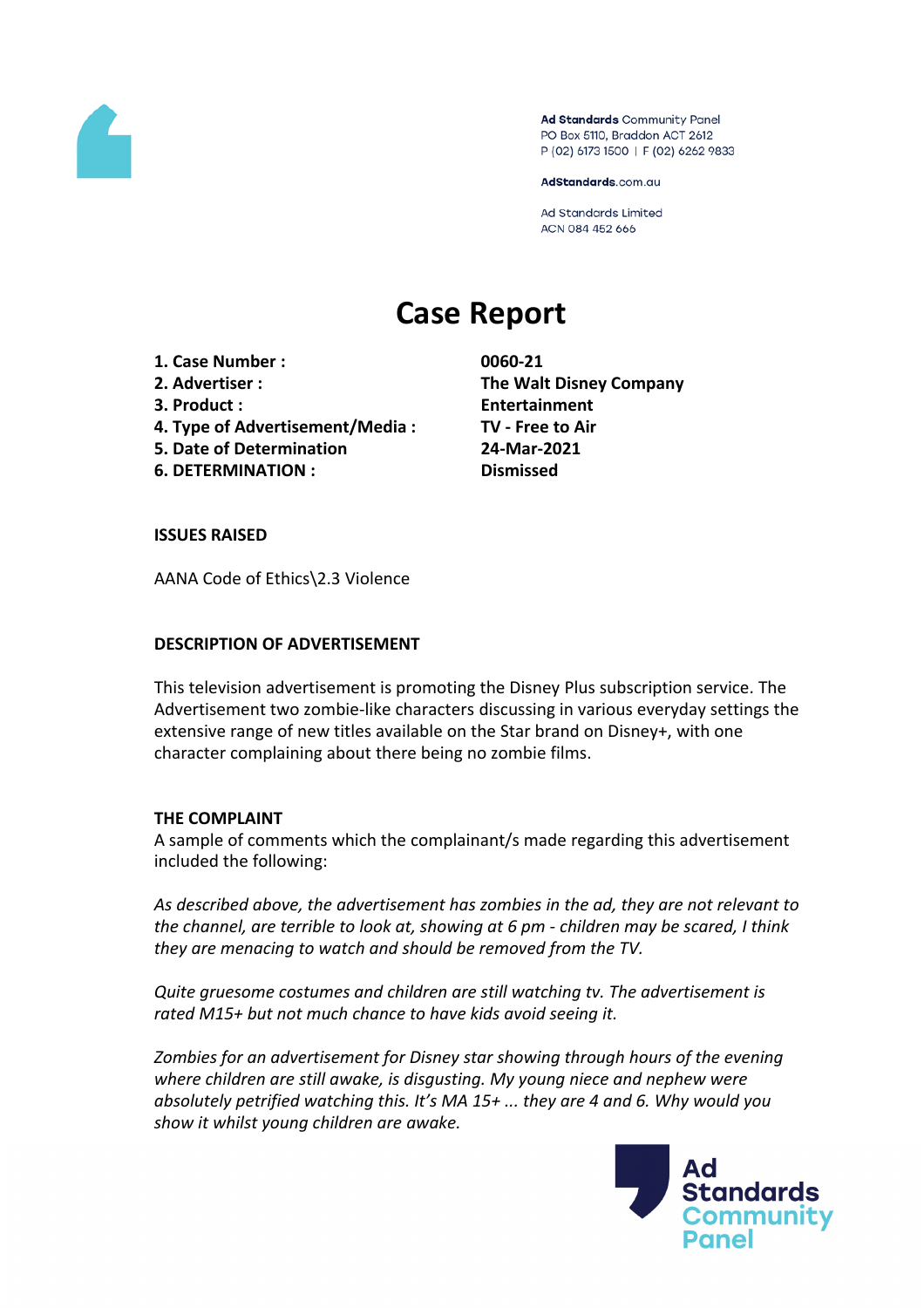

*Its upsetting to children, shown far too early*

*This add is quite distressing and frightening to children. Especially as this add is played during G rated family friendly shows.*

*The add depicts physically distorted and mutilated people (including someone who's arm falls off) Zombies, walking dead, zombie vampires etc. These characters are quite frightening especially when as a family one is watching something to relax and unwind before children's bedtime.*

## **THE ADVERTISER'S RESPONSE**

Comments which the advertiser made in response to the complainant/s regarding this advertisement include the following:

## *Introduction*

*This a response of The Walt Disney Company (Australia) Pty Ltd ("TWDC Australia") to the complaints received by Ad Standards and notified to TWDC Australia on 5th and 16th March 2021 (Ad Standards reference 0060-21) (referred to collectively in this response as the "Complaint"). The Complaint relates to an advertisement (the "Advertisement") for the launch of the new Star branded content category within the Disney+ subscription video-on-demand streaming service, and the associated content to appear under that brand. TWDC Australia welcomes the opportunity to respond to the Complaint and for the reasons set out below, believes the Advertisement does not breach any of the AANA Advertising Codes.*

## *The Advertisement*

*Star on Disney+ is the new brand under which general entertainment and content appealing to an adult audience has recently been included on Disney+. As such, the Advertisement is aimed at a general entertainment audience and is intended to showcase the large and diverse volume of additional content now available on Disney+, with an emphasis on titles that will be appealing to an adult audience, including M and MA15+ rated titles. Subscribers must be 18 years of age or older to subscribe to Disney+, therefore all advertisements for Disney+, including the Advertisement, are not targeted at children.*

*The Advertisement is a parody of the zombie film genre and depicts in a humorous manner two zombie-like characters discussing in various everyday settings the extensive range of new titles available on the Star brand on Disney+, with one character complaining about there being no zombie films. This faux sense of outrage grows during the course of the Advertisement, culminating in the character leading a protest against the apparent omission of zombie genre movies from Star. The twist in the Advertisement comes when the other main character discovers in further reviewing the range of available titles, that Star does in fact include zombie genre*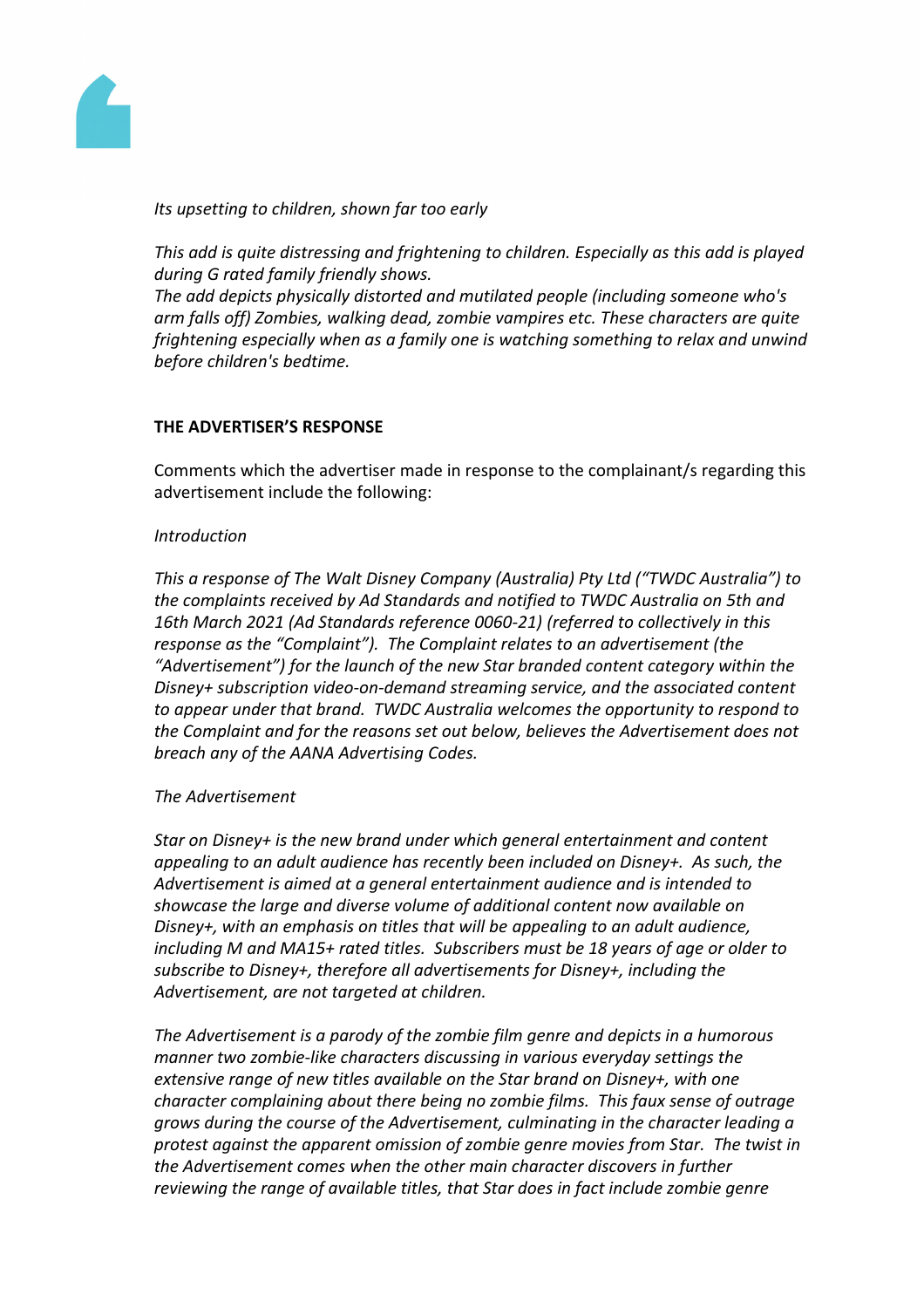

*films, thereby demonstrating that Star on Disney+ really does have something for everyone, even zombies.* 

*The tone of the Advertisement is humorous and non-threatening. There is no blood detail shown, and the impact of any gore is mitigated by the use of humour and brief references. Whilst mild themes are included, by contrast, the typical more frightening violence and themes usually associated with zombies (brain eating, violence, references to the undead) are deliberately omitted from the Advertisement. There are many other examples of zombies being presented in popular culture in a humorous way and other than in a manner that is intended to be threatening or scary to viewers. Zombies have been used widely in comedy films (Shaun of the Dead, Zombieland, Pride and Prejudice and Zombies), and even in content created for and directed primarily at children (Paranorman, the Disney Channel Original Movie, "Z-O-M-B-I-E-S", both of which are classified PG).* 

*The Advertisement was assigned an H Placement Code by ClearAds, which equates to a PG rating. An H Placement Code indicates that care should be taken when placing the Advertisement during programming that is likely to attract a substantial child audience. In order to target a particular defined audience group to whom the new Star content offering on Disney+ is likely to be appealing, the Advertisement has been shown, amongst others, during evening news television time slots on commercial networks as well as during general entertainment evening programming, such as lifestyle and home improvement shows. In accordance with ClearAds guidance for advertising which is assigned an H Placement Code, the Advertisement has not been placed during or immediately following P or C rated programming or programming that is otherwise likely to attract a substantial child audience or that is primarily targeted to children. Evening news programming and lifestyle shows are not a category of programming that is intended for, or could reasonably be expected to attract, a substantial child audience. We also note that news bulletins broadcast during this same time slot often include images and footage that are far more graphic and violent than the Advertisement. Independently, TWDC Australia's qualified content assessors determined that the actual content of the Advertisement would be accommodated at a PG classification, consistent with the ClearAds rating.*

## *Compliance with Advertiser Code of Ethics*

*TWDC Australia believes the Advertisement complies with the AANA Advertiser Code of Ethics, as set out below. TWDC Australia does not believe the Food & Beverages Advertising Code, Environmental Claims Code or the Wagering Advertising Code apply to Advertisement given the nature of the Disney+ service being advertised, and our response to the Complaint therefore considers the Advertiser Code of Ethics only.*

*Whilst the Complaint appears to raise only a concern under section 2.3 of the Advertiser Code of Ethics, we consider each of the elements in section 2 below.*

*(i) Section 2.1: the Advertisement does not portray people in a manner which discriminates against or vilifies one of the listed protected attributes in the Code.*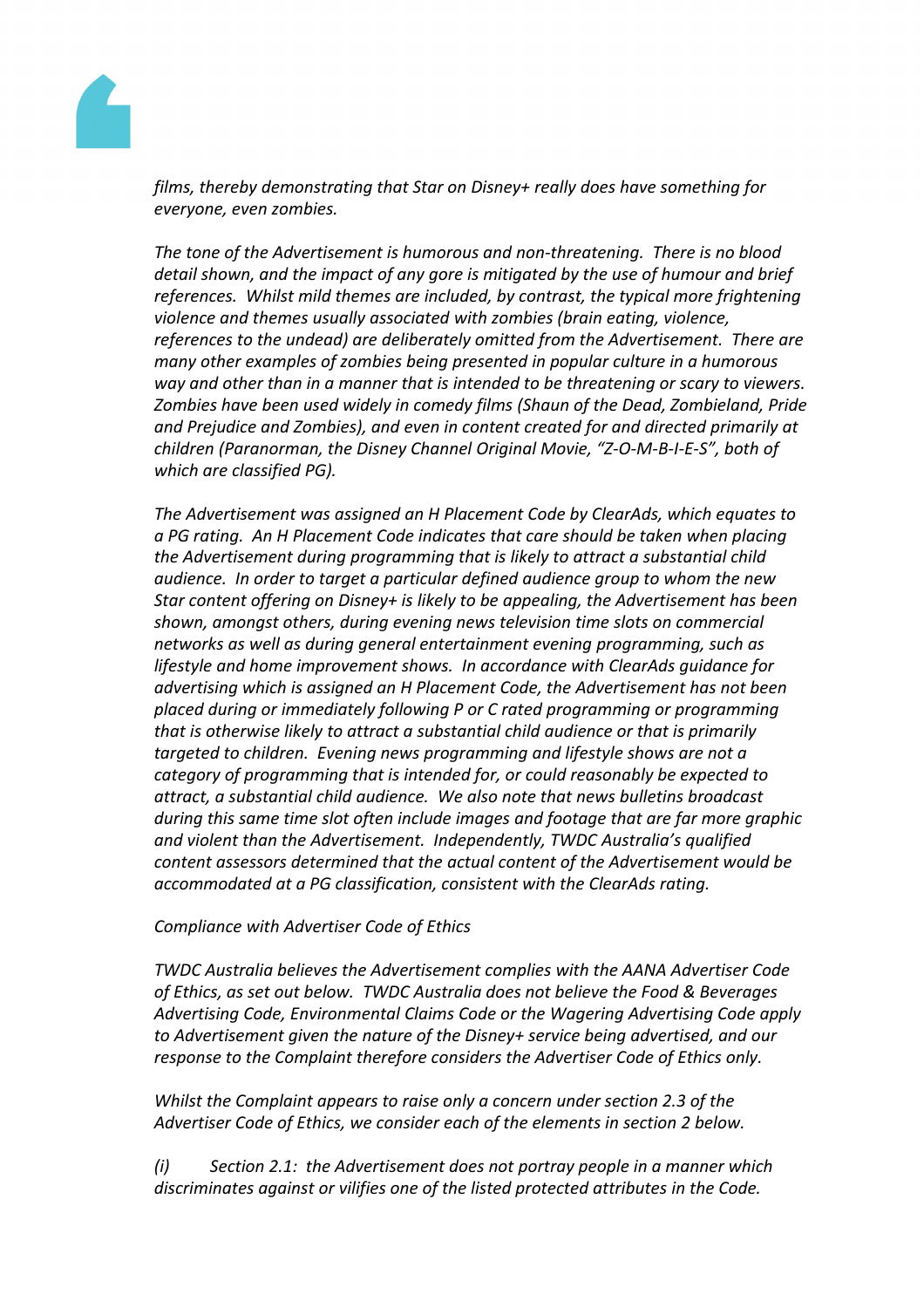

*Indeed, it does not depict people at all. Notwithstanding the actors are portraying zombies, the zombie characters are not depicted in a way that discriminates against any underlying attribute listed in the Code.*

*(ii) Section 2.2: the Advertisement does not employ sexual appeal in any way.*

*(iii) Section 2.3: the Advertisement does not present or portray violence. Notwithstanding the underlying zombie theme, the Advertisement itself is a clear parody and does not contain graphic or gruesome elements, gore, violence or is otherwise menacing. The actors' make-up, whilst generally suggestive of zombies, has intentionally avoided graphic use of blood and gore and shows only mild scarring. The actors converse in normal human voices without affectation and the music lends an air of upbeat, non-threatening curiosity. The actors are depicted engaging in normal nonthreatening human activities such as commuting to work, watching TV, walking in the park, attending an office and even peacefully protesting, rather than the violent or menacing activities zombies are usually depicted engaging in. When taken together, these elements give the Advertisement an overall sense of parody, humour and lightheartedness and, in the targeted television audience, should not reasonably cause alarm or distress. The Complaint makes reference to the Advertisement being rated MA15+, however this fundamentally misunderstands the reason for including the MA15+ rating bug in the Advertisement. As noted above, the Advertisement was rated H by ClearAds which equates to a PG rating. In accordance with ClearAds requirements, the rating bug appearing in the Advertisement is not to indicate to viewers that the Advertisement itself is rated MA15+ but is rather to inform viewers that the Advertisement is promoting movies or programmes that are rated MA15+, even though there is no MA15+ level content included in the actual Advertisement.*

*(iv) Section 2.4: the Advertisement does not does not contain any elements suggestive of sex, nudity or sexuality.*

*(v) Section 2.5: the Advertisement does not use strong or obscene language or which is otherwise inappropriate for the relevant targeted audience.*

*(vi) Section 2.6: the Advertisement does not depict dangerous activity that is contrary to community standard with regards to health and safety.*

*(vii) Section 2.7: the Advertisement is clearly distinguishable as an advertisement. It discusses Disney+ and the range of additional new programming available under the Star brand, as well as the launch of parental control functionality. There is a clear call to action on an end-card identifying the Disney+ product together with a voiceover.*

# *Conclusion*

*Having carefully considered the Complaint and the elements of the Code of Ethics, TWDC Australia submits that the Advertisement is not in breach of the Code. We would be pleased to provide further information or materials or respond to any questions if helpful to the Ad Standards Community Panel in its deliberations.*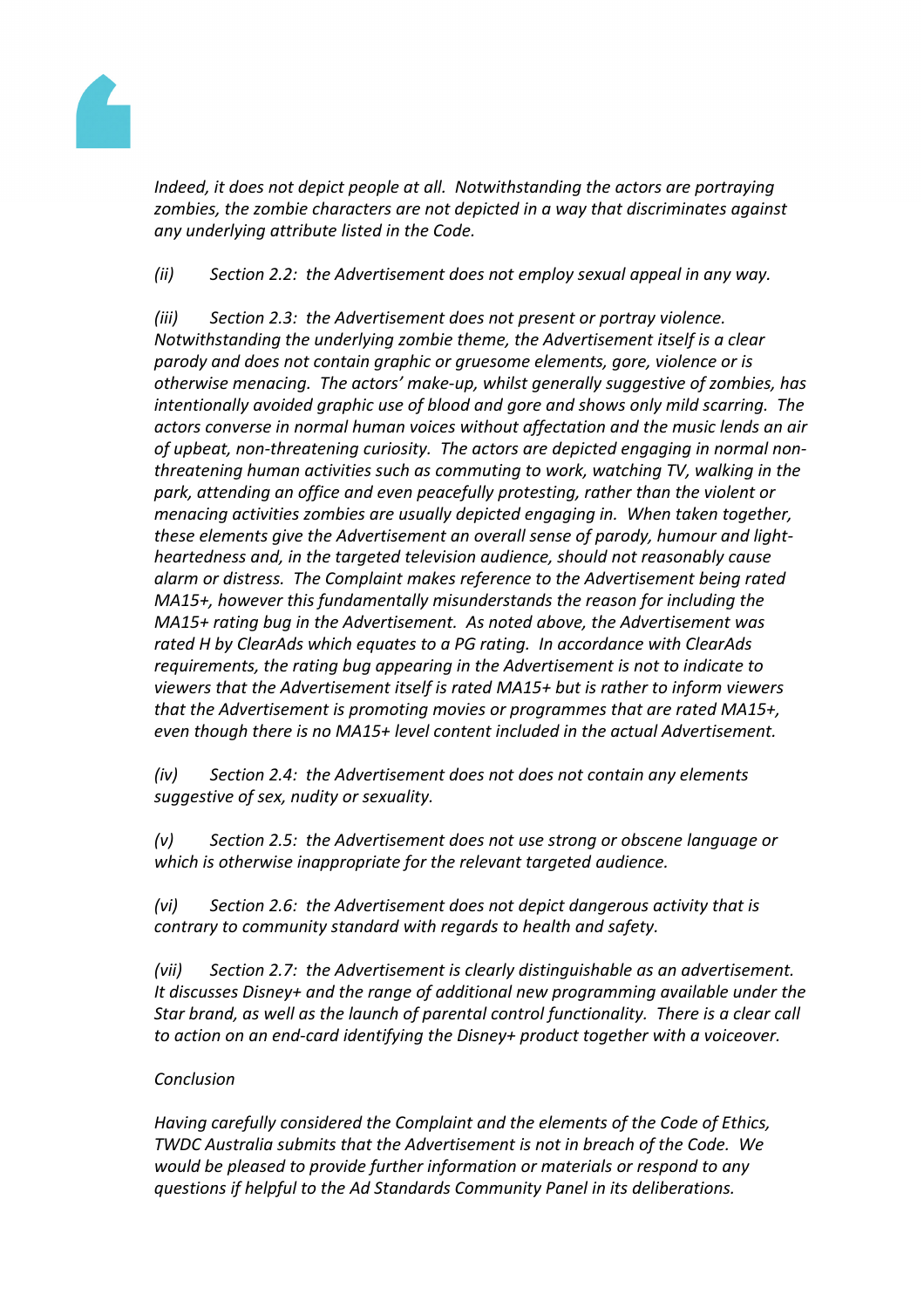

### **THE DETERMINATION**

The Ad Standards Community Panel (Panel) considered whether the advertisement breaches Section 2 of the AANA Code of Ethics (the Code).

The Panel noted the complainants' concerns that the advertisement depicts zombies at a time when children can view the advertisement, and that the advertisement is rated MA15+ and is played in general viewing times.

The Panel viewed the advertisement and noted the advertiser's response.

The Panel first addressed complainants' concerns that the advertisement is rated MA15+.The Panel noted that this concern is not within the provisions of the Code, however the Panel noted the advertiser's response that the rating appearing in the advertisement is not to indicate to viewers that the advertisement itself is rated MA15+ but is rather to inform viewers that the advertisement is promoting movies or programmes that are rated MA15+.

## **Section 2.3 Advertising or Marketing Communications shall not present or portray violence unless it is justifiable in the context of the product or service advertised.**

The Panel noted the Practice Note for this section of the Code which states "Graphic depictions of violence or a strong suggestion of menace have been found to present violence in an unacceptable manner especially when visible to a broad audience which includes children. For example, advertising for violent or horror movies, tv shows or video games should take care not to include images that give the impression that a character has just committed violence against someone (for example, a weapon with dripping blood), was the victim of violence (for example, freshly severed limbs) or is about to commit violence against someone (for example, gun aimed directly at a person or the viewer) where there is a broad audience which includes children".

## **Does the advertisement contain violence?**

The Panel noted that the advertisement does depict people who are intended to be zombies. The Panel considered that the zombies themselves are depicted in a manner which is not highly graphic or gory, and move in a manner that is not aggressive.

The Panel noted that the advertisement depicts apocalyptic scenes and that the theme of the advertisement is that zombies are now the sole population and have employment and social lives.

The Panel noted scenes in the 15sec and 60sec versions of the advertisement feature certain zombies losing a limb. The Panel noted that the zombies do not appear to be in pain or distressed as a result of this, however considered that some members of the community may consider this to be a depiction of violence.